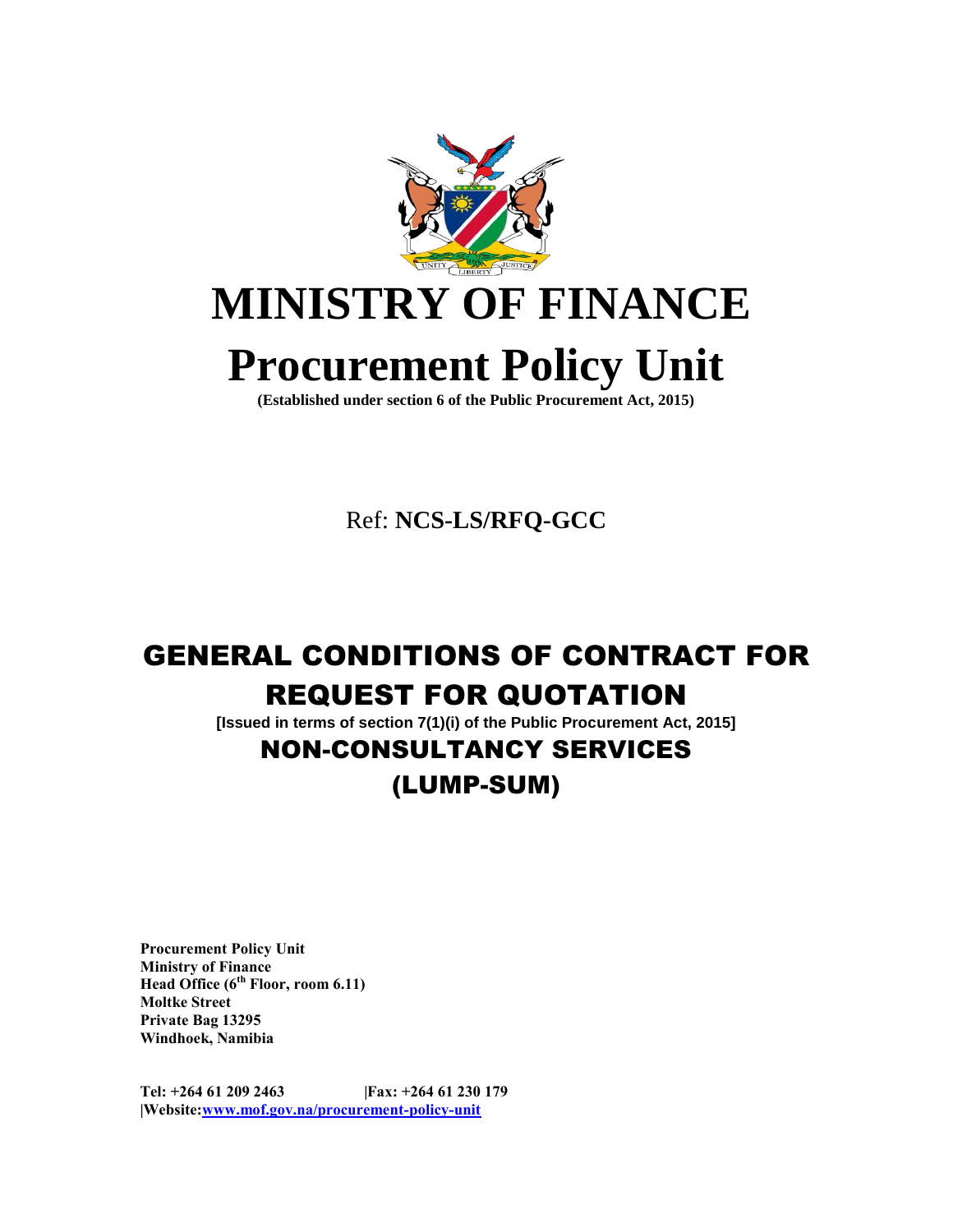## **Section VI. General Conditions of Contract**

1. This sample contract for the Provision of Services has been prepared for use when hiring firms to provide Services paid on the basis of lump-sum remuneration.

2. Lump-sum contracts are used when definition of the tasks to be performed is clear and unambiguous, when the commercial risk taken by the Service Provider is minimal, and when therefore such Service Provider/s are prepared to perform the assignment for an agreed predetermined lump-sum price. Such price is arrived at on the basis of inputs including rates—provided by the Service Provider. The Employer agrees to pay the Service Provider according to a schedule of payments linked to the delivery of certain outputs. A major advantage of the lump-sum contract is the simplicity of its administration, the Employer having only to be satisfied with the outputs without monitoring the staff inputs.

3. The Contract includes four parts: the Form of Contract, the General Conditions of Contract, the Special Conditions of Contract, and the Appendices. The Employer using this sample contract should not alter the General Conditions. Any adjustment to meet project features should be made only in the Special Conditions.

*These notes are intended only as information for the Employer or the person drafting the bidding documents. They should not be included in the final documents.*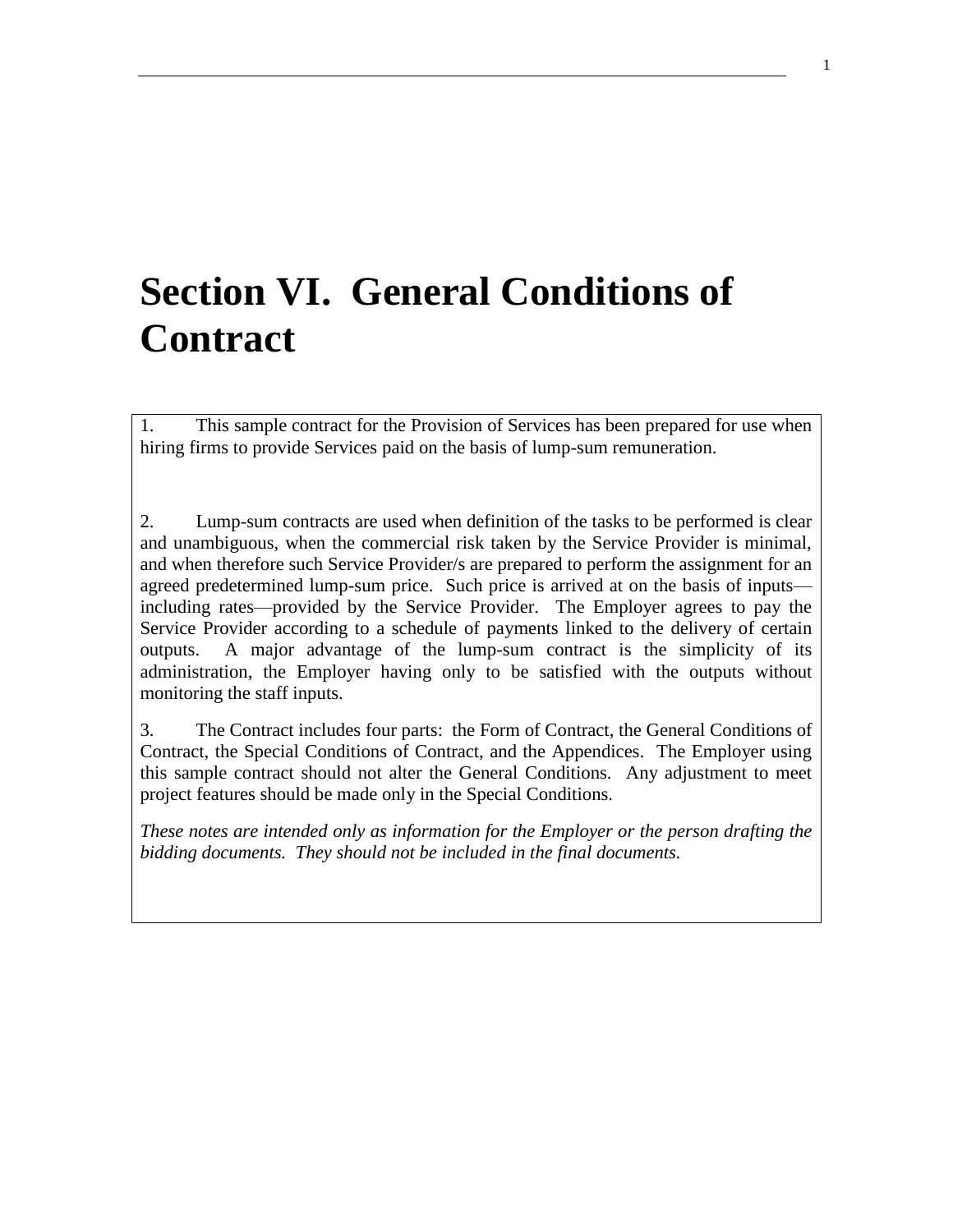| 1.1  |                                                                        |  |
|------|------------------------------------------------------------------------|--|
| 1.2  |                                                                        |  |
| 1.3  |                                                                        |  |
| 1.4  |                                                                        |  |
| 1.5  |                                                                        |  |
| 1.6  |                                                                        |  |
| 1.7  |                                                                        |  |
| 1.8  |                                                                        |  |
|      | 2. Commencement, Completion, Modification, and Termination of Contract |  |
| 2.1  |                                                                        |  |
| 2.3  |                                                                        |  |
| 2.4  |                                                                        |  |
| 2.5  |                                                                        |  |
| 2.6  |                                                                        |  |
|      |                                                                        |  |
| 3.1  |                                                                        |  |
| 3.2  |                                                                        |  |
| 3.3  |                                                                        |  |
| 3.4  |                                                                        |  |
| 3.5  |                                                                        |  |
| 3.6  |                                                                        |  |
| 3.7  | Service Provider's Actions Requiring Employer's Prior Approval11       |  |
| 3.8  |                                                                        |  |
| 3.9  | Documents Prepared by the Service Provider to Be the Property of       |  |
|      |                                                                        |  |
| 3.10 |                                                                        |  |
| 3.11 |                                                                        |  |
|      |                                                                        |  |
| 4.1  |                                                                        |  |
| 4.2  |                                                                        |  |
|      |                                                                        |  |
| 5.1  |                                                                        |  |
| 5.2  |                                                                        |  |
| 5.3  |                                                                        |  |
|      |                                                                        |  |
| 6.1  |                                                                        |  |
| 6.2  |                                                                        |  |

## **Table of Clauses**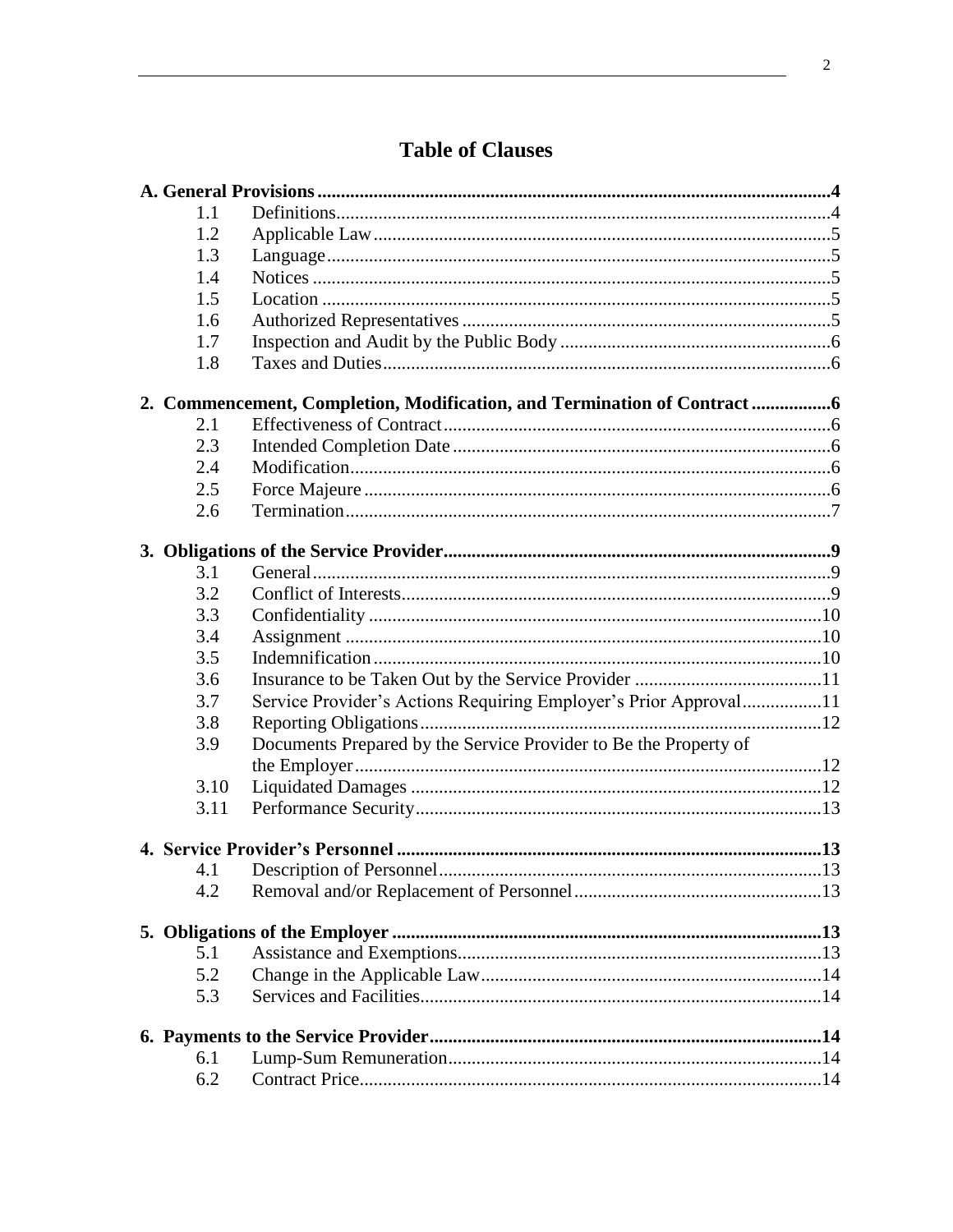| 6.3 | Payment for Additional Services, and Performance Incentive |  |
|-----|------------------------------------------------------------|--|
|     |                                                            |  |
| 6.4 |                                                            |  |
| 6.5 |                                                            |  |
| 6.6 |                                                            |  |
| 6.7 |                                                            |  |
| 6.8 |                                                            |  |
|     |                                                            |  |
| 7.1 |                                                            |  |
| 7.2 | Correction of Defects, and lack of Performance Penalty17   |  |
|     |                                                            |  |
| 8.1 |                                                            |  |
| 8.2 |                                                            |  |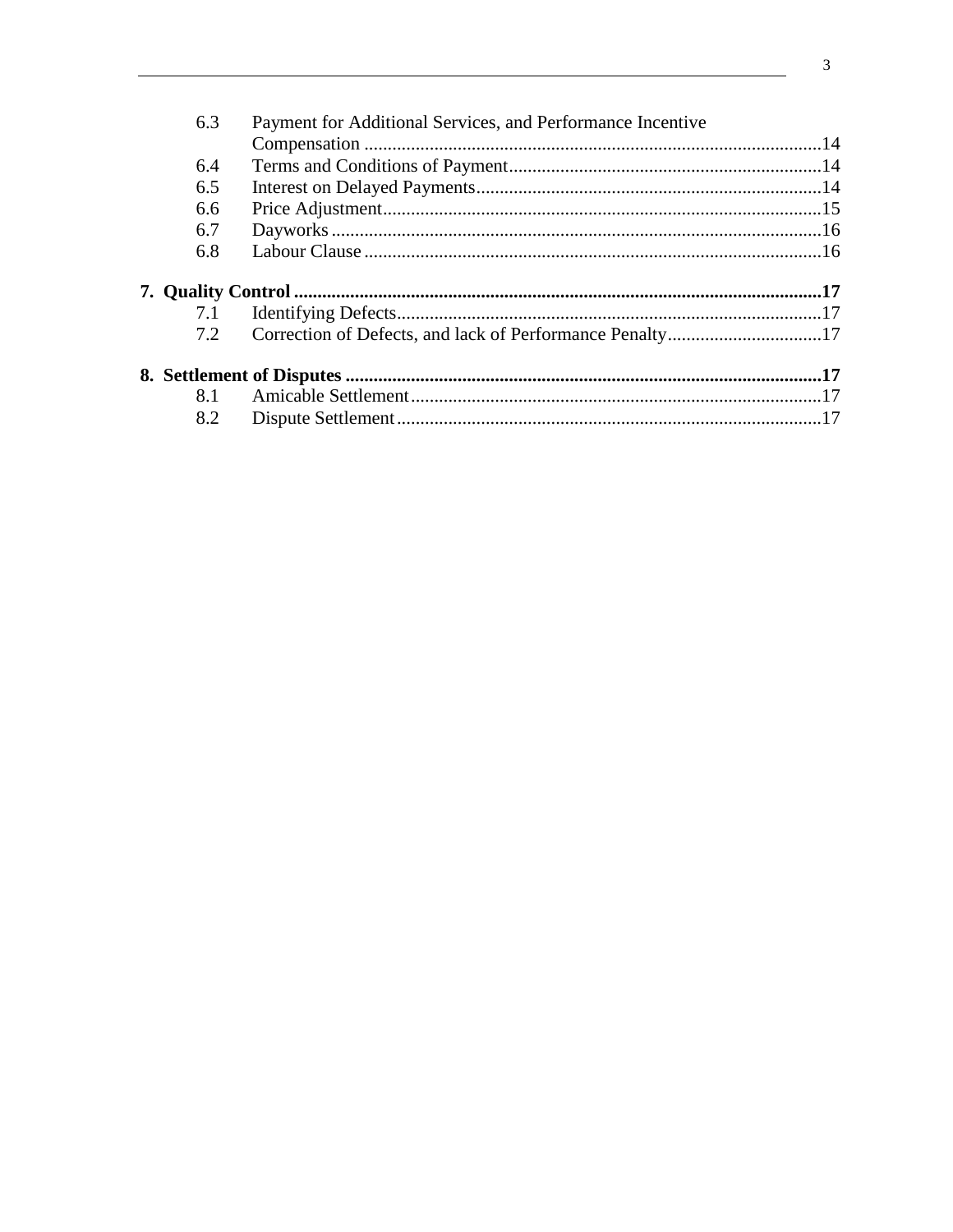### **Section VI. General Conditions of Contract**

#### **A. General Provisions**

#### <span id="page-4-1"></span><span id="page-4-0"></span>**1.1 Definitions** Unless the context otherwise requires, the following terms whenever used in this Contract have the following meanings:

- (a) The Adjudicator is the person appointed jointly by the Employer and the Contractor to resolve disputes in the first instance, as provided for in Sub-Clause 8.2 hereunder.
- (b) "Activity Schedule" is the priced and completed list of items of Services to be performed by the Service Provider forming part of his Bid;
- (c) "Completion Date" means the date of completion of the Services by the Service Provider as certified by the Employer
- (d) "Contract" means the Contract signed by the Parties, to which these General Conditions of Contract (GCC) are attached, together with all the documents listed in Clause 1 of such signed Contract;
- (e) "Contract Price" means the price to be paid for the performance of the Services, in accordance with Clause 6.2;
- (f) "Dayworks" means varied work inputs subject to payment on a time basis for the Service Provider's employees and equipment, in addition to payments for associated materials and administration.
- (g) "Employer" means the party who employs the Service Provider
- (h) "Foreign Currency" means any currency other than the currency of the country of the Employer;
- (i) "GCC" means these General Conditions of Contract;
- (j) "Government" means the Government of the Republic of Namibia;
- (k) "Local Currency" means Namibian Dollars;
- (l) "Member," in case the Service Provider consist of a joint venture of more than one entity, means any of these entities; "Members" means all these entities, and "Member in Charge" means the entity **specified in the SCC** to act on their behalf in exercising all the Service Provider' rights and obligations towards the Employer under this Contract;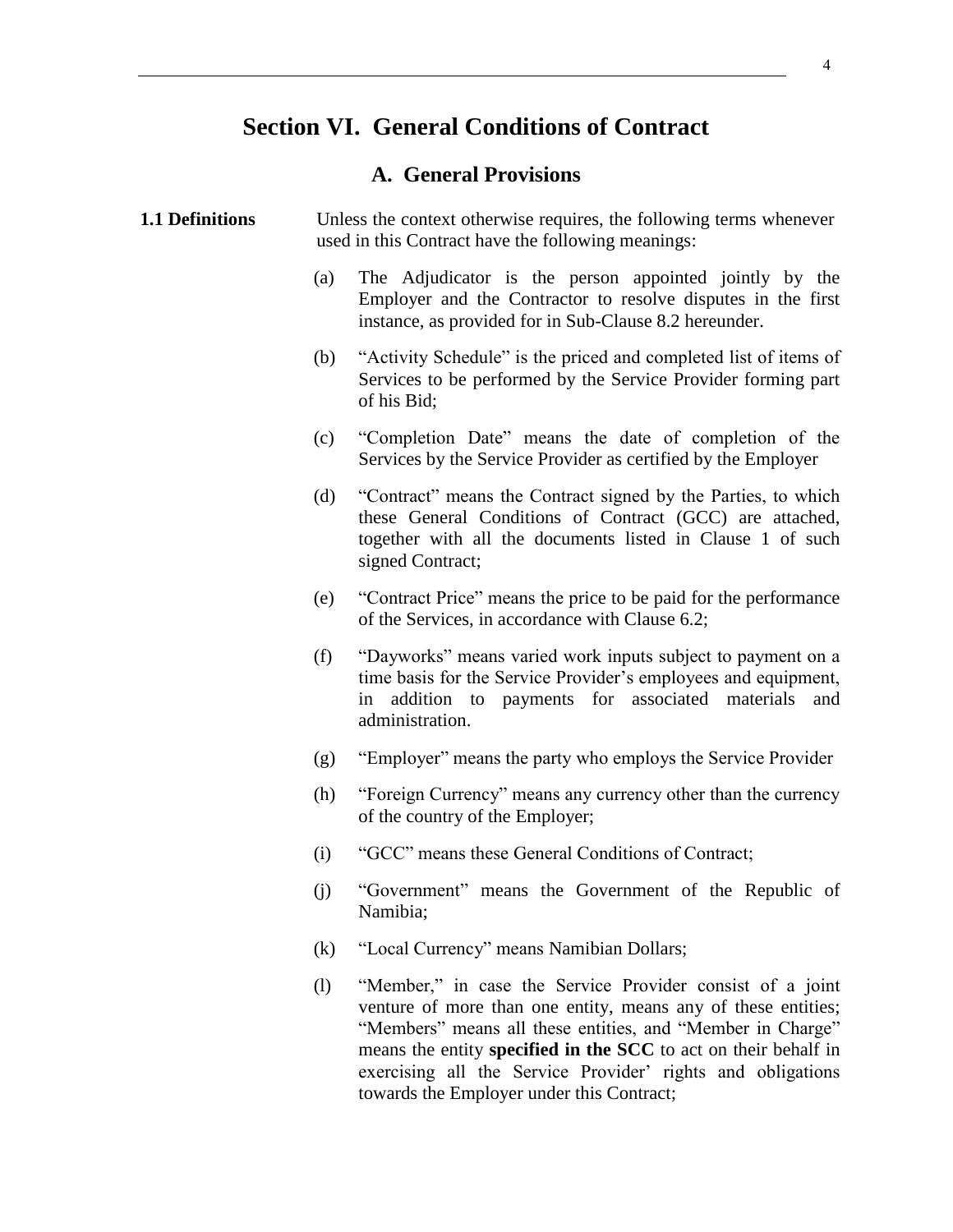- (m) "Party" means the Employer or the Service Provider, as the case may be, and "Parties" means both of them;
- (n) "Personnel" means persons hired by the Service Provider or by any Subcontractor as employees and assigned to the performance of the Services or any part thereof;
- (o) "Service Provider" is a person or corporate body whose Bid to provide the Services has been accepted by the Employer;
- (p) "Service Provider's Bid" means the completed bidding document submitted by the Service Provider to the Employer
- (q) "SCC" means the Special Conditions of Contract by which the GCC may be amended or supplemented;
- (r) "Specifications" means the specifications of the service included in the bidding document submitted by the Service Provider to the Employer
- (s) "Services" means the work to be performed by the Service Provider pursuant to this Contract, as described in the Scope of Work; and in the Specifications and Schedule of Activities included in the Service Provider's Bid.
- (t) "Subcontractor" means any entity to which the Service Provider subcontracts any part of the Services in accordance with the provisions of Sub-Clauses 3.5 and 4.
- <span id="page-5-0"></span>**1.2 Applicable Law** The Contract shall be interpreted in accordance with the laws of Namibia**.**
- <span id="page-5-1"></span>**1.3 Language** This Contract has been executed in English**,** which shall be the binding and controlling language for all matters relating to the meaning or interpretation of this Contract.
- <span id="page-5-2"></span>**1.4** Notices Any notice, request, or consent made pursuant to this Contract shall be in writing and shall be deemed to have been made when delivered in person to an authorized representative of the Party to whom the communication is addressed, or when sent by registered mail, or facsimile to such Party at the address **specified in the SCC.**
- <span id="page-5-3"></span>**1.5** Location The Services shall be performed at such locations as are specified in the scope of service and, where the location of a particular task is not so specified, at such locations, whether in Republic of Namibia or elsewhere, as the Employer may approve.
- <span id="page-5-4"></span>**1.6 Authorized Representatives** Any action required or permitted to be taken, and any document required or permitted to be executed, under this Contract by the Employer or the Service Provider may be taken or executed by the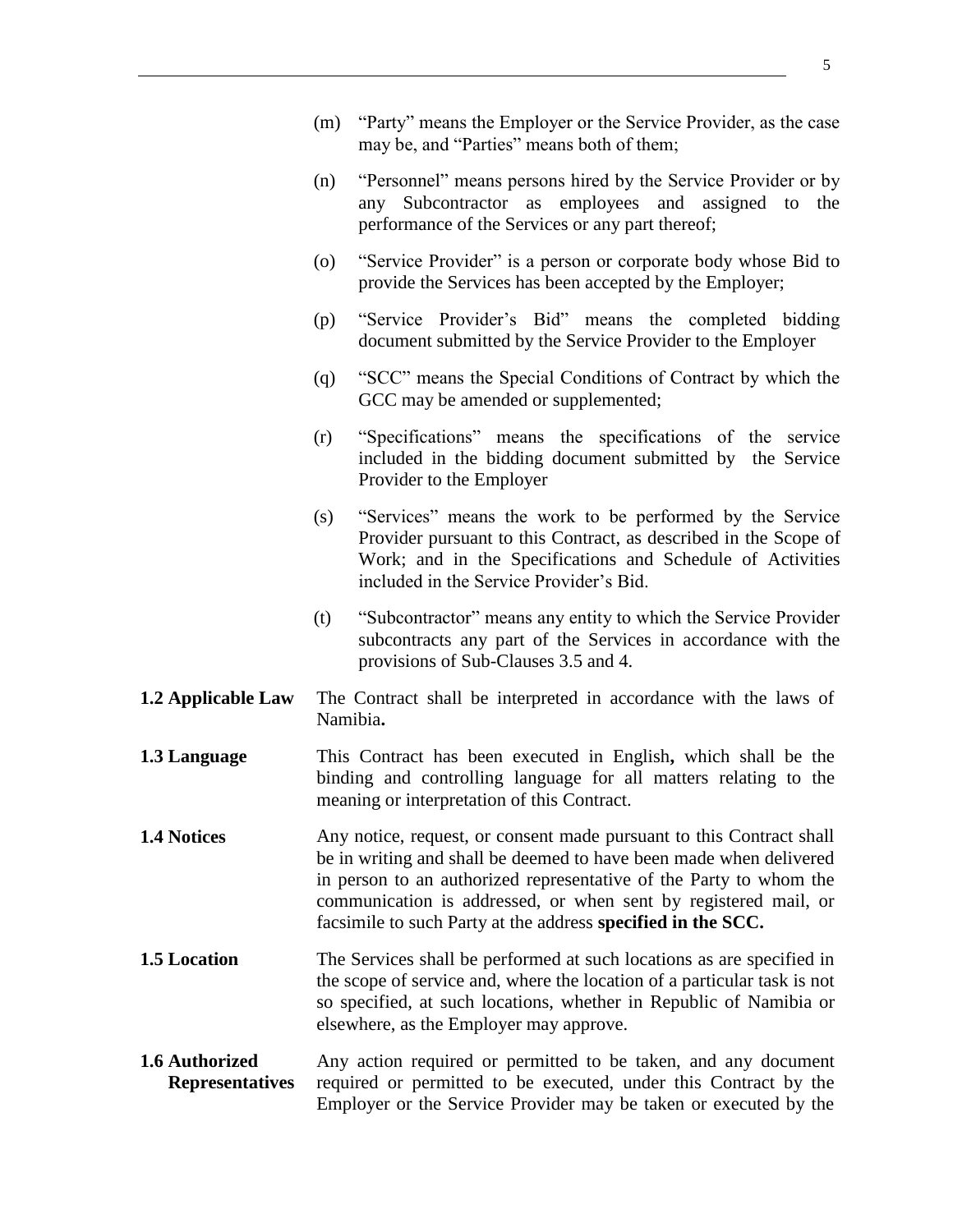- <span id="page-6-0"></span>**1.7 Inspection and Audit by the Public Body** The Service Provider shall permit the Employer to inspect its accounts and records relating to the performance of the Services and to have them audited by auditors appointed by the Employer, if so required by the Latter.
- <span id="page-6-1"></span>**1.8 Taxes and Duties** The Service Provider, Subcontractors, and their Personnel shall pay such taxes, duties, fees, and other impositions as may be levied under the Applicable Law, the amount of which is deemed to have been included in the Contract Price.

### <span id="page-6-2"></span>**2. Commencement, Completion, Modification, and Termination of Contract**

<span id="page-6-3"></span>**2.1 Effectiveness of Contract** This Contract shall come into effect on the date the Contract is signed by both parties and such other later date as may be **specified in SCC.**

#### **2.2 Commencement of Services**

- 
- **2.2.1 Program** Before commencement of the Services, the Service Provider shall submit to the Employer for approval a Program showing the general methods, arrangements, order and timing for all activities. The Services shall be carried out in accordance with the approved Program as updated.
- **2.2.2 Starting Date**  The Service Provider shall start carrying out the Services thirty (30) days after the date the Contract becomes effective, or at such other date as may be **specified in the SCC.**
- <span id="page-6-4"></span>**2.3 Intended Completion Date** Unless terminated earlier pursuant to Sub-Clause 2.6, the Service Provider shall complete the activities by the Intended Completion Date, as is **specified in the SCC.** If the Service Provider does not complete the activities by the Intended Completion Date, it shall be liable to pay liquidated damage as per Sub-Clause 3.10. In this case, the Completion Date will be the date of completion of all activities.
- <span id="page-6-5"></span>**2.4 Modification** Modification of the terms and conditions of this Contract, including any modification of the scope of the Services or of the Contract Price, may only be made by written agreement between the Parties.

#### <span id="page-6-6"></span>**2.5 Force Majeure**

**2.5.1 Definition** For the purposes of this Contract, "Force Majeure" means an event which is beyond the reasonable control of a Party and which makes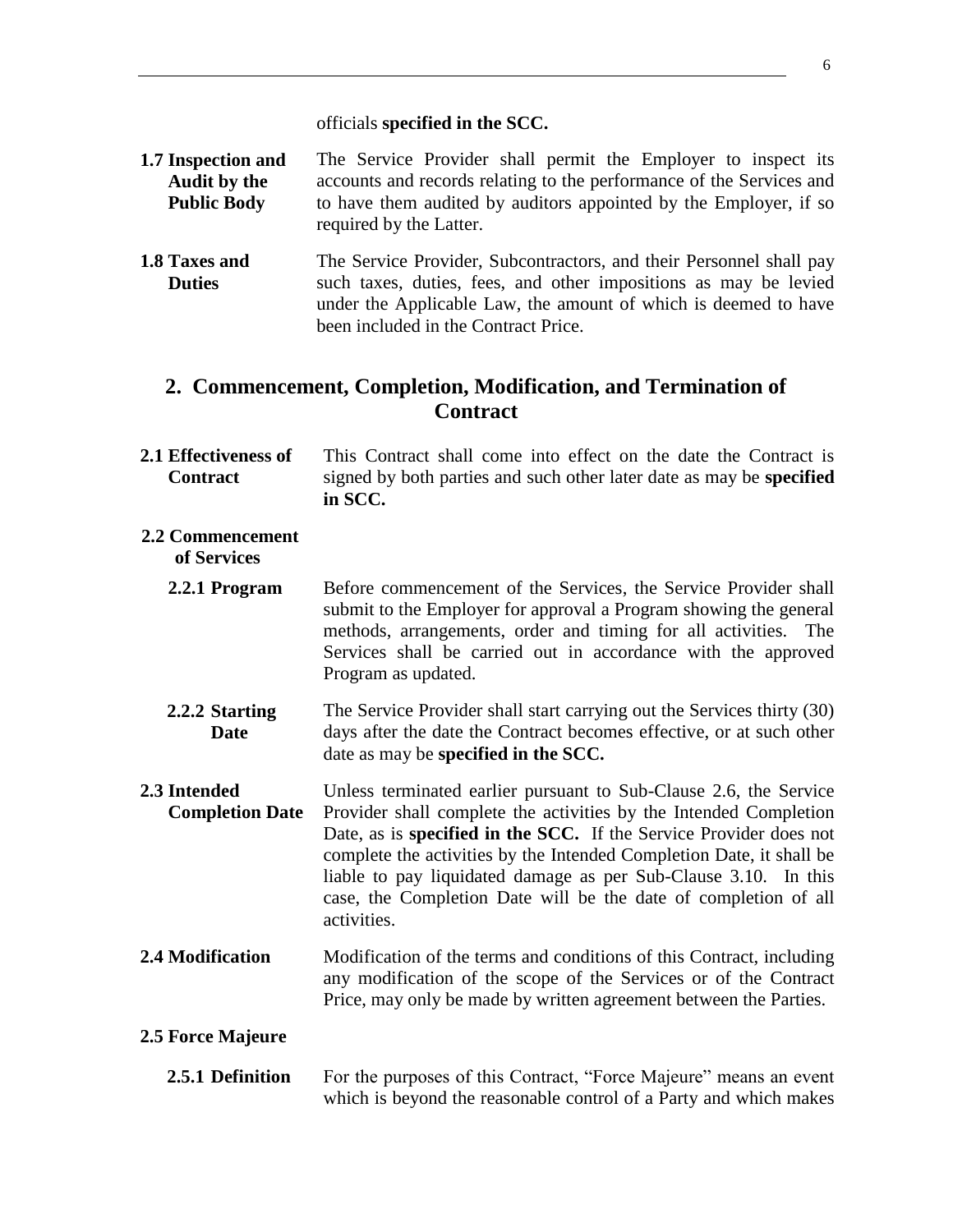- **2.5.2 No Breach of Contract** The failure of a Party to fulfill any of its obligations under the contract shall not be considered to be a breach of, or default under, this Contract insofar as such inability arises from an event of Force Majeure, provided that the Party affected by such an event (a) has taken all reasonable precautions, due care and reasonable alternative measures in order to carry out the terms and conditions of this Contract, and (b) has informed the other Party as soon as possible about the occurrence of such an event.
- **2.5.3 Extension of Time** Any period within which a Party shall, pursuant to this Contract, complete any action or task, shall be extended for a period equal to the time during which such Party was unable to perform such action as a result of Force Majeure.

#### <span id="page-7-0"></span>**2.6 Termination**

#### **2.6.1 By the Employer** The Employer may terminate this Contract, by not less than thirty (30) days' written notice of termination to the Service Provider, to be given after the occurrence of any of the events specified in paragraphs (a) through (d) of this Sub-Clause 2.6.1:

- (a) if the Service Provider does not remedy a failure in the performance of its obligations under the Contract, within thirty (30) days after being notified or within any further period as the Employer may have subsequently approved in writing;
- (b) if the Service Provider become insolvent or bankrupt;
- (c) if, as the result of Force Majeure, the Service Provider is unable to perform a material portion of the Services for a period of not less than sixty (60) days; or
- (d) if the Service Provider, in the judgment of the Employer has engaged in corrupt or fraudulent practices in competing for or in executing the Contract.

For the purposes of this Sub-Clause: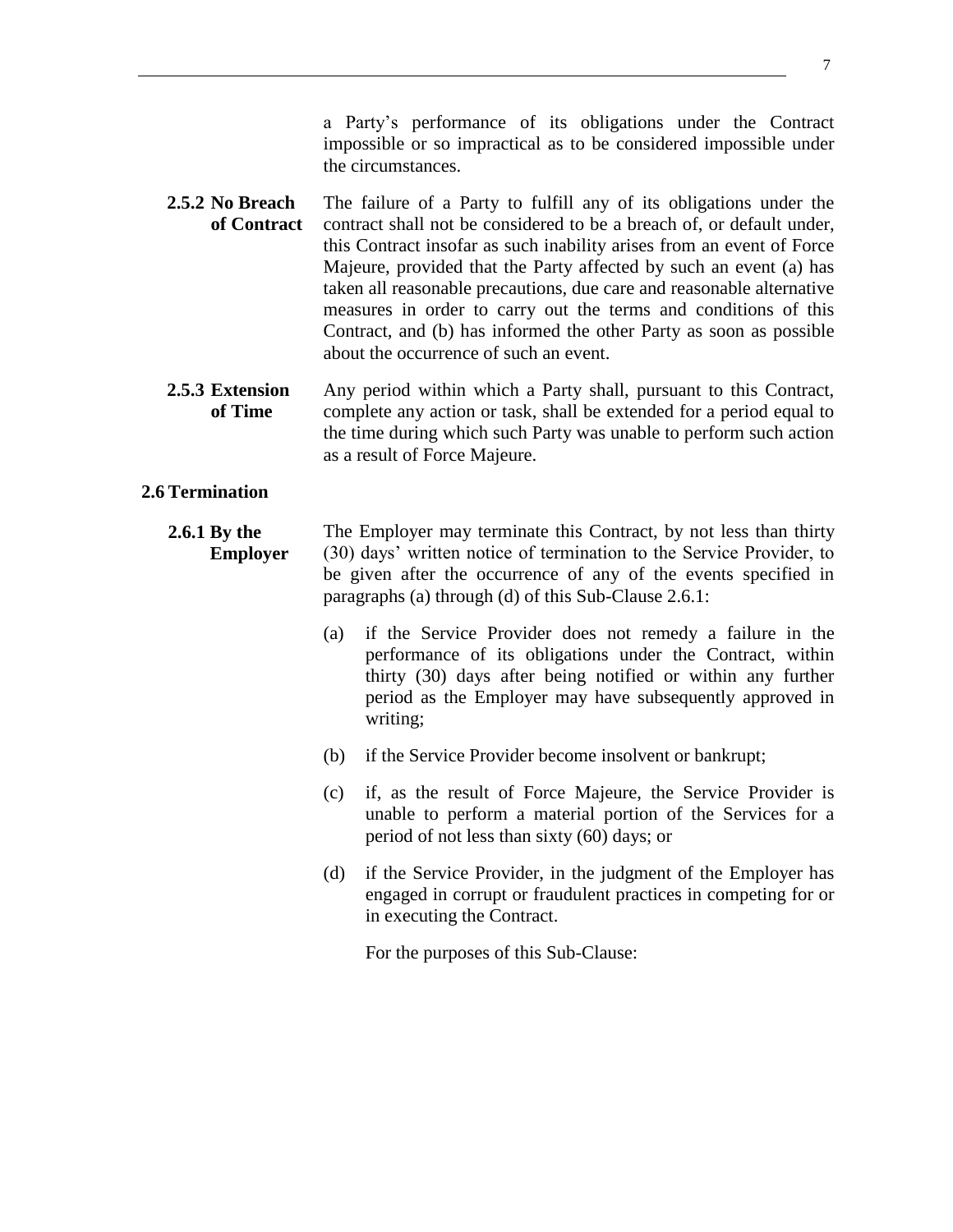- (i) "corrupt practice"<sup>1</sup> is the offering, giving, receiving or soliciting, directly or indirectly, of anything of value to influence improperly the actions of another party;
- (ii) "fraudulent practice"<sup>2</sup> is any act or omission, including a misrepresentation, that knowingly or recklessly misleads, or attempts to mislead, a party to obtain a financial or other benefit or to avoid an obligation;
- (iii) "collusive practice"<sup>3</sup> is an arrangement between two or more parties designed to achieve an improper purpose, including to influence improperly the actions of another party;
- (iv) "coercive practice"<sup>4</sup> is impairing or harming, or threatening to impair or harm, directly or indirectly, any party or the property of the party to influence improperly the actions of a party;
- (v) "obstructive practice" is
	- (aa) deliberately destroying, falsifying, altering or concealing of evidence material to the investigation or making false statements to investigators in order to materially impede an investigation into allegations of a corrupt, fraudulent, coercive or collusive practice; and/or threatening, harassing or intimidating any party to prevent it from disclosing its knowledge of matters relevant to the investigation or from pursuing the investigation.

(e) In case the liquidated damage reaches the maximum as per subclause 3.10.1.

(f) Notwithstanding the above the Employer may terminate the contract for its convenience after giving a prior notice of 30 days.

**2.6.2** By the **The Service Provider may terminate this Contract, by not less than** 

 $\overline{a}$ 

<sup>1</sup> For the purpose of this Contract, "another party" refers to a public official acting in relation to the procurement process or contract execution. In this context, "public official" includes Public Entity staff and employees of other organizations taking or reviewing procurement decisions.

<sup>2</sup> For the purpose of this Contract, "party" refers to a public official; the terms "benefit" and "obligation" relate to the procurement process or contract execution; and the "act or omission" is intended to influence the procurement process or contract execution.

<sup>3</sup> For the purpose of this Contract, "parties" refers to participants in the procurement process (including public officials) attempting to establish bid prices at artificial, non competitive levels.

<sup>4</sup> For the purpose of this Contract, "party" refers to a participant in the procurement process or contract execution.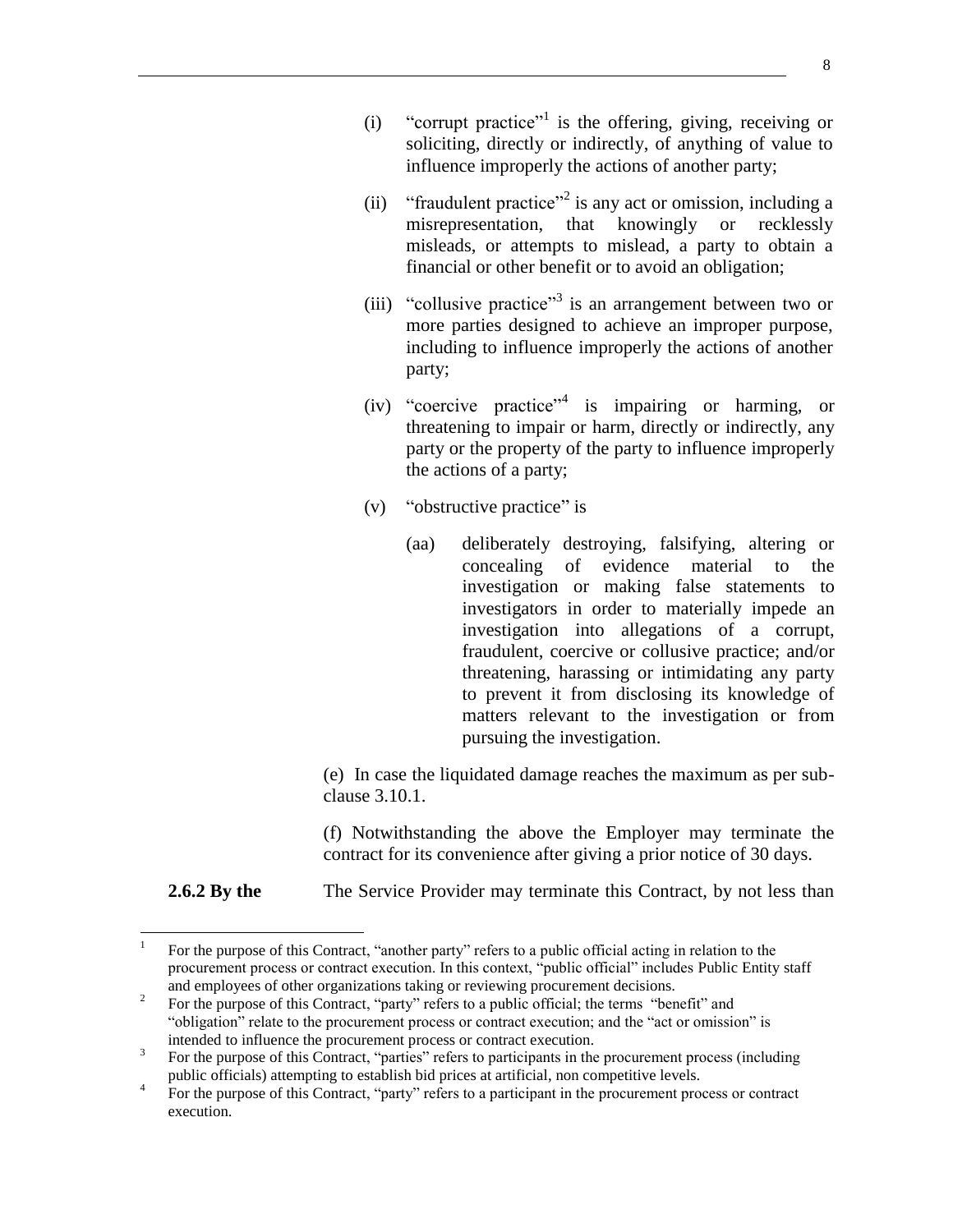| <b>Service</b><br>Provider                                    |     | thirty (30) days' written notice to the Employer, such notice to be<br>given after the occurrence of any of the events specified in<br>paragraphs (a) and (b) of this Sub-Clause 2.6.2:                                                                                                                                                                                                                                                                                                                                                                                                                                                                                                    |
|---------------------------------------------------------------|-----|--------------------------------------------------------------------------------------------------------------------------------------------------------------------------------------------------------------------------------------------------------------------------------------------------------------------------------------------------------------------------------------------------------------------------------------------------------------------------------------------------------------------------------------------------------------------------------------------------------------------------------------------------------------------------------------------|
|                                                               | (a) | if the Employer fails to pay any monies due to the Service<br>Provider pursuant to this Contract and not subject to dispute<br>pursuant to Clause 7 within forty-five (45) days after<br>receiving written notice from the Service Provider that such<br>payment is overdue; or                                                                                                                                                                                                                                                                                                                                                                                                            |
|                                                               | (b) | if, as the result of Force Majeure, the Service Provider is<br>unable to perform a material portion of the Services for a<br>period of not less than sixty (60) days.                                                                                                                                                                                                                                                                                                                                                                                                                                                                                                                      |
| 2.6.3 Payment<br>upon<br><b>Termination</b> Service Provider: |     | Upon termination of this Contract pursuant to Sub-Clauses 2.6.1 or<br>2.6.2, the Employer shall make the following payments to the                                                                                                                                                                                                                                                                                                                                                                                                                                                                                                                                                         |
|                                                               | (a) | remuneration pursuant to Clause 6 for Services satisfactorily<br>performed prior to the effective date of termination;                                                                                                                                                                                                                                                                                                                                                                                                                                                                                                                                                                     |
|                                                               | (b) | except in the case of termination pursuant to paragraphs (a),<br>(b), (d) of Sub-Clause 2.6.1, reimbursement of any reasonable<br>cost incident to the prompt and orderly termination of the<br>Contract, including the cost of the return travel of the<br>Personnel.                                                                                                                                                                                                                                                                                                                                                                                                                     |
|                                                               |     | 3. Obligations of the Service Provider                                                                                                                                                                                                                                                                                                                                                                                                                                                                                                                                                                                                                                                     |
| 3.1 General<br>or third parties.                              |     | The Service Provider shall perform the Services in accordance with<br>the Specifications and the Activity Schedule, and carry out its<br>obligations with all due diligence, efficiency, and economy, in<br>accordance with generally accepted professional techniques and<br>practices, and shall observe sound management practices, and<br>employ appropriate advanced technology and safe methods. The<br>Service Provider shall always act, in respect of any matter relating<br>to this Contract or to the Services, as faithful adviser to the<br>Employer, and shall at all times support and safeguard the<br>Employer's legitimate interests in any dealings with Subcontractors |
| 3.2 Conflict of<br><b>Interests</b>                           |     |                                                                                                                                                                                                                                                                                                                                                                                                                                                                                                                                                                                                                                                                                            |
| 3.2.1 Service<br><b>Provider</b>                              |     | The remuneration of the Service Provider pursuant to Clause 6<br>shall constitute the Service Provider's sole remuneration in                                                                                                                                                                                                                                                                                                                                                                                                                                                                                                                                                              |

<span id="page-9-2"></span><span id="page-9-1"></span><span id="page-9-0"></span>**Not to Benefit**  shall constitute the Service Provider's sole remuneration in connection with this Contract or the Services, and the Service Provider shall not accept for their own benefit any trade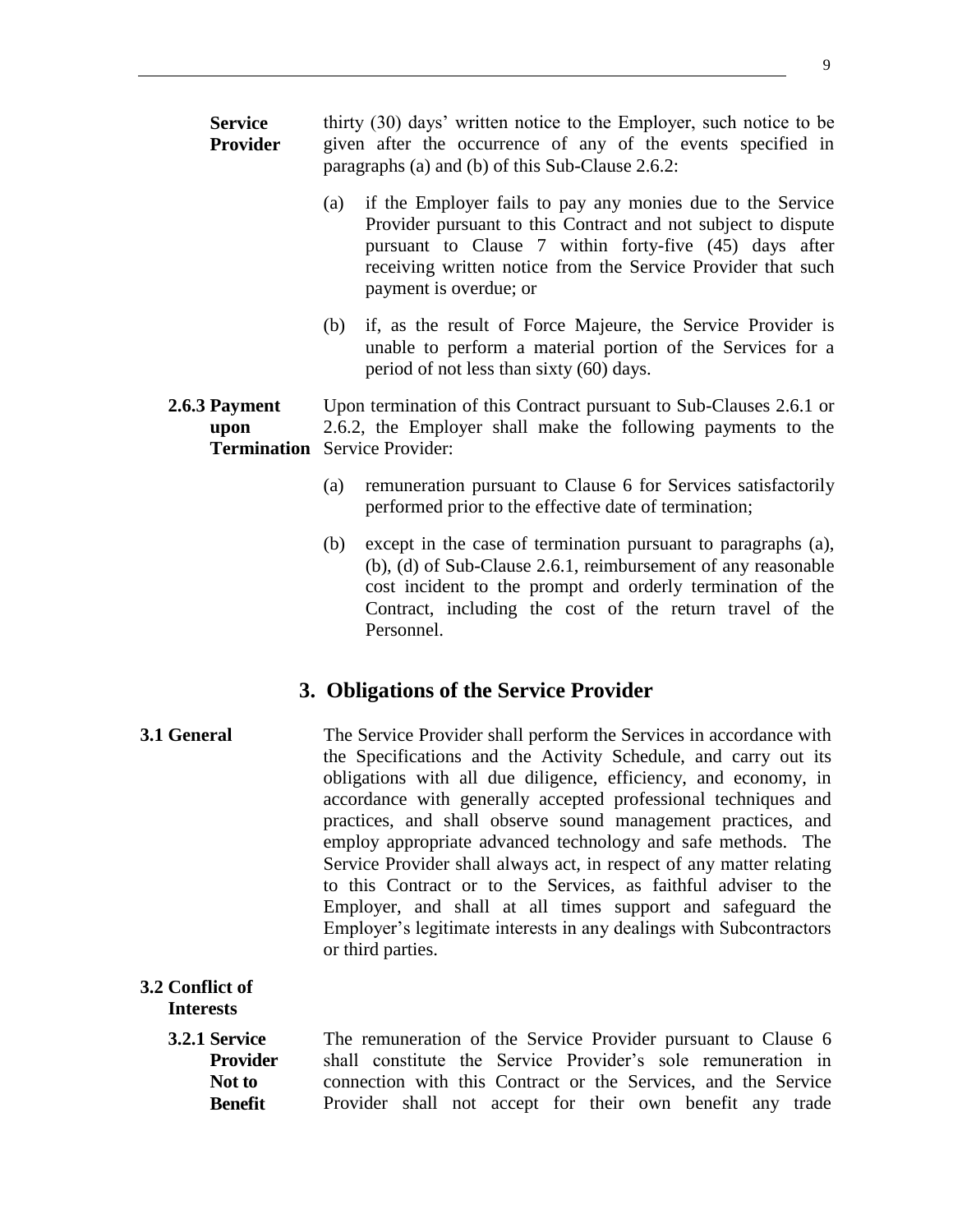<span id="page-10-2"></span><span id="page-10-1"></span><span id="page-10-0"></span>

| from<br>Commissio<br>ns and<br>Discounts.                                                                                        | commission, discount, or similar payment in connection with<br>activities pursuant to this Contract or to the Services or in the<br>discharge of their obligations under the Contract, and the Service<br>Provider shall use their best efforts to ensure that the Personnel, any<br>Subcontractors, and agents of either of them similarly shall not<br>receive any such additional remuneration.    |  |  |
|----------------------------------------------------------------------------------------------------------------------------------|-------------------------------------------------------------------------------------------------------------------------------------------------------------------------------------------------------------------------------------------------------------------------------------------------------------------------------------------------------------------------------------------------------|--|--|
| 3.2.2 Service<br><b>Provider</b><br>and<br><b>Affiliates</b><br>Not to be<br><b>Otherwise</b><br><b>Interested</b><br>in Project | The Service Provider agree that, during the term of this Contract<br>and after its termination, the Service Provider and its affiliates, as<br>well as any Subcontractor and any of its affiliates, shall be<br>disqualified from providing goods, works, or Services (other than<br>the Services and any continuation thereof) for any project resulting<br>from or closely related to the Services. |  |  |
| 3.2.3 Prohibition<br>of<br><b>Conflicting</b>                                                                                    | Neither the Service Provider nor its Subcontractors nor the<br>Personnel shall engage, either directly or indirectly, in any of the<br>following activities:                                                                                                                                                                                                                                          |  |  |
| <b>Activities</b>                                                                                                                | during the term of this Contract, any business or professional<br>(a)<br>activities in the Republic of Namibia which would conflict<br>with the activities assigned to them under this Contract;                                                                                                                                                                                                      |  |  |
|                                                                                                                                  | during the term of this Contract, neither the Service Provider<br>(b)<br>nor their Subcontractors shall hire public employees in active<br>duty or on any type of leave, to perform any activity under<br>this Contract;                                                                                                                                                                              |  |  |
|                                                                                                                                  | after the termination of this Contract, such other activities as<br>(c)<br>may be specified in the SCC.                                                                                                                                                                                                                                                                                               |  |  |
| 3.3 Confidentiality                                                                                                              | The Service Provider, its Subcontractors, and the Personnel of<br>either of them shall not, either during the term or within two (2)<br>years after the expiration of this Contract, disclose any proprietary<br>or confidential information relating to the Project, the Services, this<br>Contract, or the Employer's business or operations without the<br>prior written consent of the Employer.  |  |  |
| 3.4 Assignment                                                                                                                   | The Service Provider shall not assign, transfer, pledge or make<br>other disposition of this Contract or any part thereof, or any of the<br>Contractor's rights, claims or obligations under this Contract except<br>with the prior written consent of the Employer.                                                                                                                                  |  |  |
| 3.5 Indemnification                                                                                                              | The Service Provider shall indemnify, hold and save harmless, and<br>defend, at its own expense, the Employer, its officials, agents,<br>servants and employees from and against all suits, claims, demands,                                                                                                                                                                                          |  |  |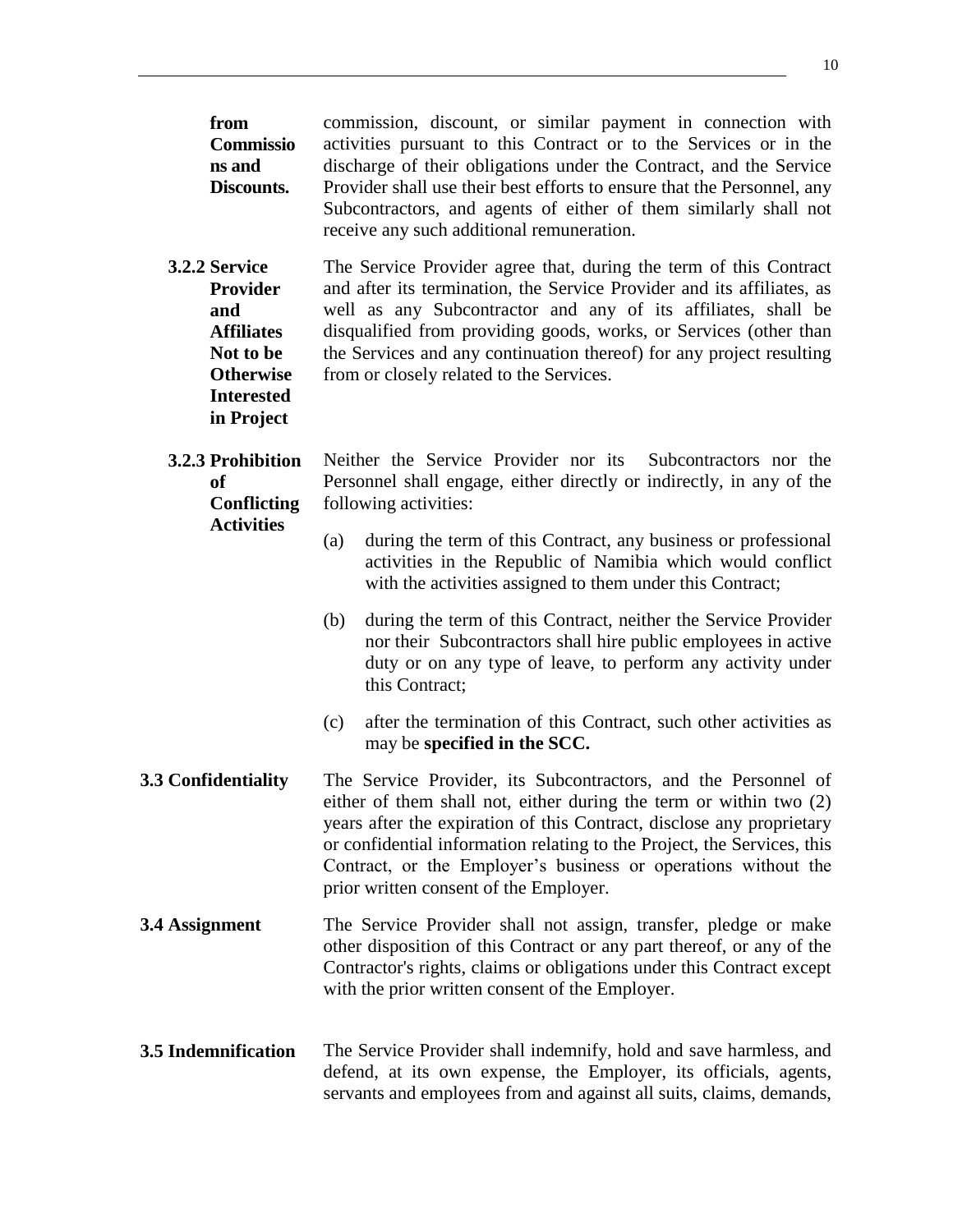and liability of any nature or kind, including their costs and expenses, arising out of acts or omissions of the Service Provider, or the Service Provider's employees, officers, agents or subcontractors, in the performance of this Contract. This provision shall extend, inter alia, to claims and liability in the nature of Employer's liability and Workmen's compensation, products liability and liability arising out of the use of patented inventions or devices, copyrighted material or other intellectual property by the Contractor, its employees, officers, agents, servants or subcontractors. The obligations under this clause do not lapse upon

- <span id="page-11-0"></span>**3.6 Insurance to be Taken Out by the Service Provider**
	- (a) The Service Provider shall provide and thereafter maintain insurance against all risks in respect of its property and any equipment used for the execution of this Contract.

termination of this Contract.

- (b) The Service Provider shall provide and thereafter maintain all appropriate Employer's Liability and Workmen's compensation insurance, or its equivalent, with respect to its employees to cover claims for personal injury or death in connection with this Contract.
- (c) The Service Provider shall also provide and thereafter maintain liability insurance in an adequate amount to cover third party claims for death or bodily injury, or loss of or damage to property, arising from or in connection with the provision of services under this Contract or the operation of any vehicles, or other equipment owned or leased by the Service Provider or its agents, servants, employees or sub-contractors performing work or services in connection with this Contract.
- (d) Except for the Employer's Liability and Workmen's compensation insurance, the insurance policies under this clause shall:
	- (i) Name the Employer as additional insured;
	- (ii) Include a waiver of subrogation of the Service Provider's rights to the insurance carrier against the Employer;
	- (iii)Provide that the Employer shall receive thirty (30) days written notice from the insurers prior to any cancellation or change of coverage.
- <span id="page-11-1"></span>**3.7 Service** The Service Provider shall obtain the Employer's prior approval in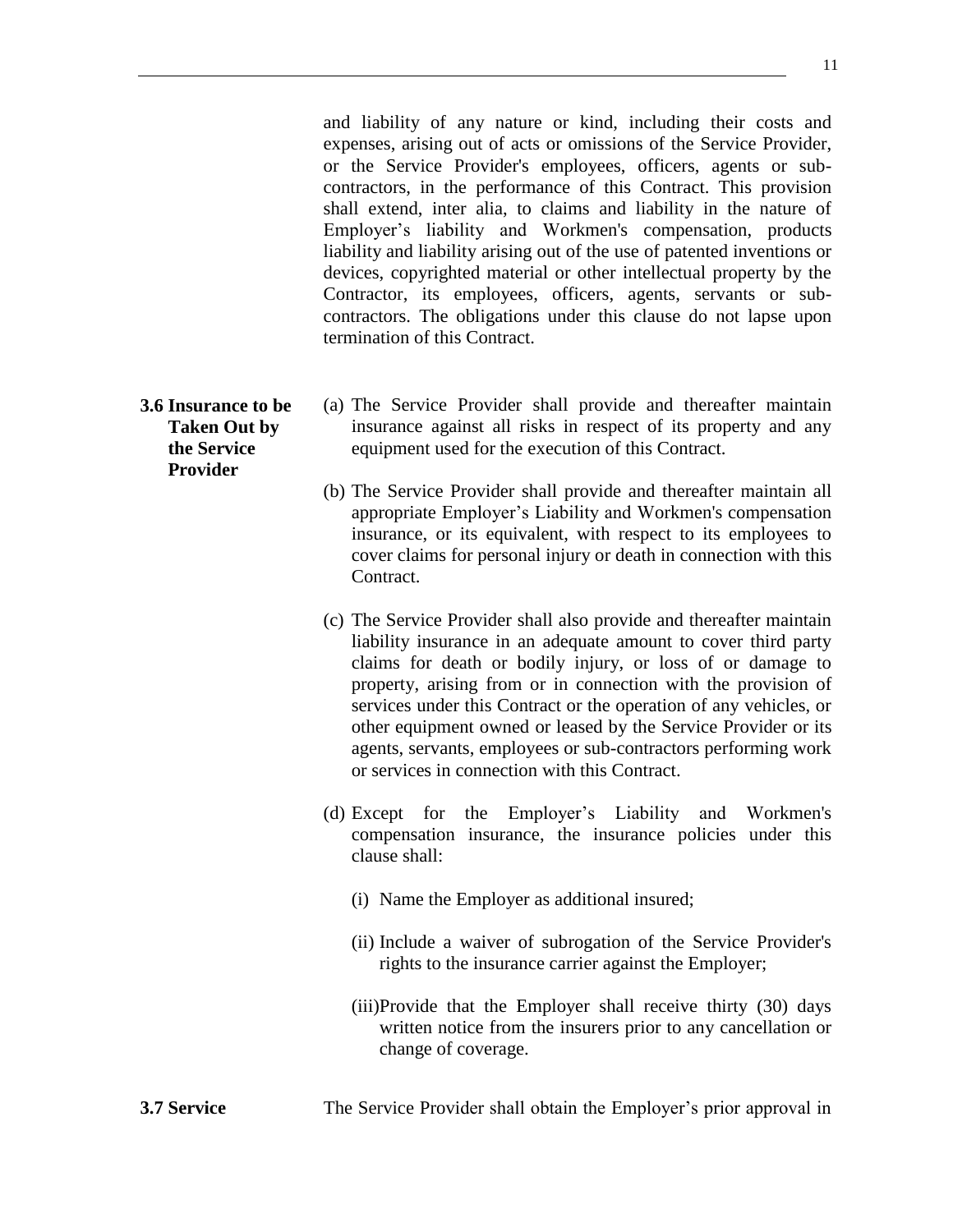<span id="page-12-2"></span><span id="page-12-1"></span><span id="page-12-0"></span>

| Provider's                                                                                                           | writing before taking any of the following actions:                                                                                                                                                                                                                                                                                                                                                                                                                                                                                                                                                                        |
|----------------------------------------------------------------------------------------------------------------------|----------------------------------------------------------------------------------------------------------------------------------------------------------------------------------------------------------------------------------------------------------------------------------------------------------------------------------------------------------------------------------------------------------------------------------------------------------------------------------------------------------------------------------------------------------------------------------------------------------------------------|
| <b>Actions</b><br><b>Requiring</b><br>Employer's                                                                     | entering into a subcontract for the performance of any part of<br>(a)<br>the Services,                                                                                                                                                                                                                                                                                                                                                                                                                                                                                                                                     |
| <b>Prior Approval</b>                                                                                                | changing the Program of activities; and<br>(b)                                                                                                                                                                                                                                                                                                                                                                                                                                                                                                                                                                             |
|                                                                                                                      | any other action that may be specified in the SCC.<br>(c)                                                                                                                                                                                                                                                                                                                                                                                                                                                                                                                                                                  |
| <b>3.8 Reporting</b><br><b>Obligations</b>                                                                           | The Service Provider shall submit to the Employer the reports and<br>documents specified in the scope of work in the form, in the<br>numbers, and within the periods set forth.                                                                                                                                                                                                                                                                                                                                                                                                                                            |
| 3.9Documents<br><b>Prepared by the</b><br><b>Service</b><br><b>Provider to Be</b><br>the Property of<br>the Employer | All plans, drawings, specifications, designs, reports, and other<br>documents and software submitted by the Service Provider in<br>accordance with Sub-Clause 3.8 shall become and remain the<br>property of the Employer, and the Service Provider shall, not later<br>than upon termination or expiration of this Contract, deliver all<br>such documents and software to the Employer, together with a<br>detailed inventory thereof. The Service Provider may retain a copy<br>of such documents and software. Restrictions about the future use<br>of these documents, if any, shall be <b>specified in the SCC</b> . |
| 3.10 Liquidated<br><b>Damages</b>                                                                                    |                                                                                                                                                                                                                                                                                                                                                                                                                                                                                                                                                                                                                            |
| 3.10.1 Payments of<br><b>Liquidated Damages</b>                                                                      | The Service Provider shall pay liquidated damages to the Employer<br>at the rate per day stated in the SCC for each day that the<br>Completion Date is later than the Intended Completion Date. The<br>total amount of liquidated damages shall not exceed the amount<br>defined in the SCC. The Employer may deduct liquidated<br>damages from payments due to the Service Provider. Payment of<br>liquidated damages shall not affect the Service Provider's<br>liabilities.                                                                                                                                             |
| Over-payment                                                                                                         | <b>3.10.2 Correction for</b> If the Intended Completion Date is extended after liquidated<br>damages have been paid, the Employer shall correct any<br>overpayment of liquidated damages by the Service Provider by<br>adjusting the next payment certificate. The Service Provider shall<br>be paid interest on the overpayment, calculated from the date of<br>payment to the date of repayment, at the rates specified in Sub-<br>Clause 6.5.                                                                                                                                                                           |
| Lack of<br>3.10.3<br>performance penalty                                                                             | If the Service Provider has not corrected a Defect within the time<br>specified in the Employer's notice, a penalty for Lack of<br>performance will be paid by the Service Provider. The amount to be<br>paid will be calculated as a percentage of the cost of having the<br>Defect corrected, assessed as described in Sub-Clause 7.2 and                                                                                                                                                                                                                                                                                |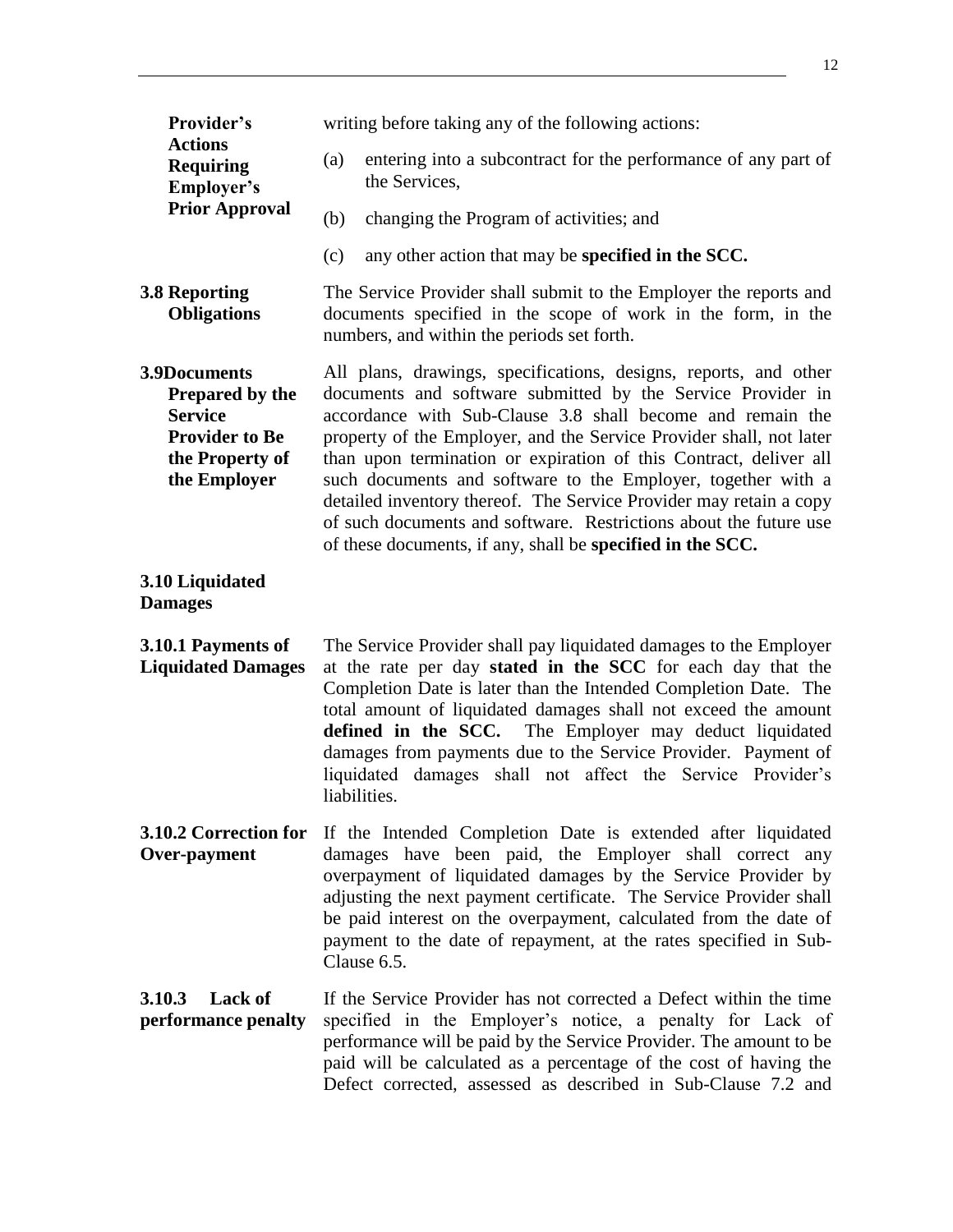#### **specified in the SCC.**

<span id="page-13-0"></span>**3.11 Performance Security** If **specified in the SCC** The Service Provider shall provide the Performance Security to the Employer no later than the date specified in the Letter of acceptance. The Performance Security shall be issued in an amount and form and by a bank acceptable to the Employer, and denominated in the types and proportions of the currencies in which the Contract Price is payable. The performance Security shall be valid until a date 30 days from the Completion Date of the Contract.

#### **4. Service Provider's Personnel**

#### <span id="page-13-2"></span><span id="page-13-1"></span>**4.1 Description of Personnel** The titles, agreed job descriptions, minimum qualifications, and estimated periods of engagement in the carrying out of the Services of the Service Provider's Key Personnel are described in Appendix A. The Key Personnel and Subcontractors listed by title as well as by name in Appendix A are hereby approved by the Employer.

- (a) Except as the Employer may otherwise agree, no changes shall be made in the Key Personnel. If, for any reason beyond the reasonable control of the Service Provider, it becomes necessary to replace any of the Key Personnel, the Service Provider shall provide as a replacement a person of equivalent or better qualifications.
	- (b) If the Employer finds that any of the Personnel have:

 (i) committed serious misconduct or have been charged with having committed a criminal action, or

 (ii) have reasonable cause to be dissatisfied with the performance of any of the Personnel,

 then the Service Provider shall, at the Employer's written request specifying the grounds thereof, provide as a replacement a person with qualifications and experience acceptable to the Employer.

(c) The Service Provider shall have no claim for additional costs arising out of or incidental to any removal and/or replacement of Personnel.

#### **5. Obligations of the Employer**

<span id="page-13-5"></span><span id="page-13-4"></span>**5.1 Assistance and Exemptions** The Employer shall use its best efforts to ensure that the Government shall provide the Service Provider such assistance and exemptions as

<span id="page-13-3"></span>**4.2 Removal and/or Replacement of Personnel**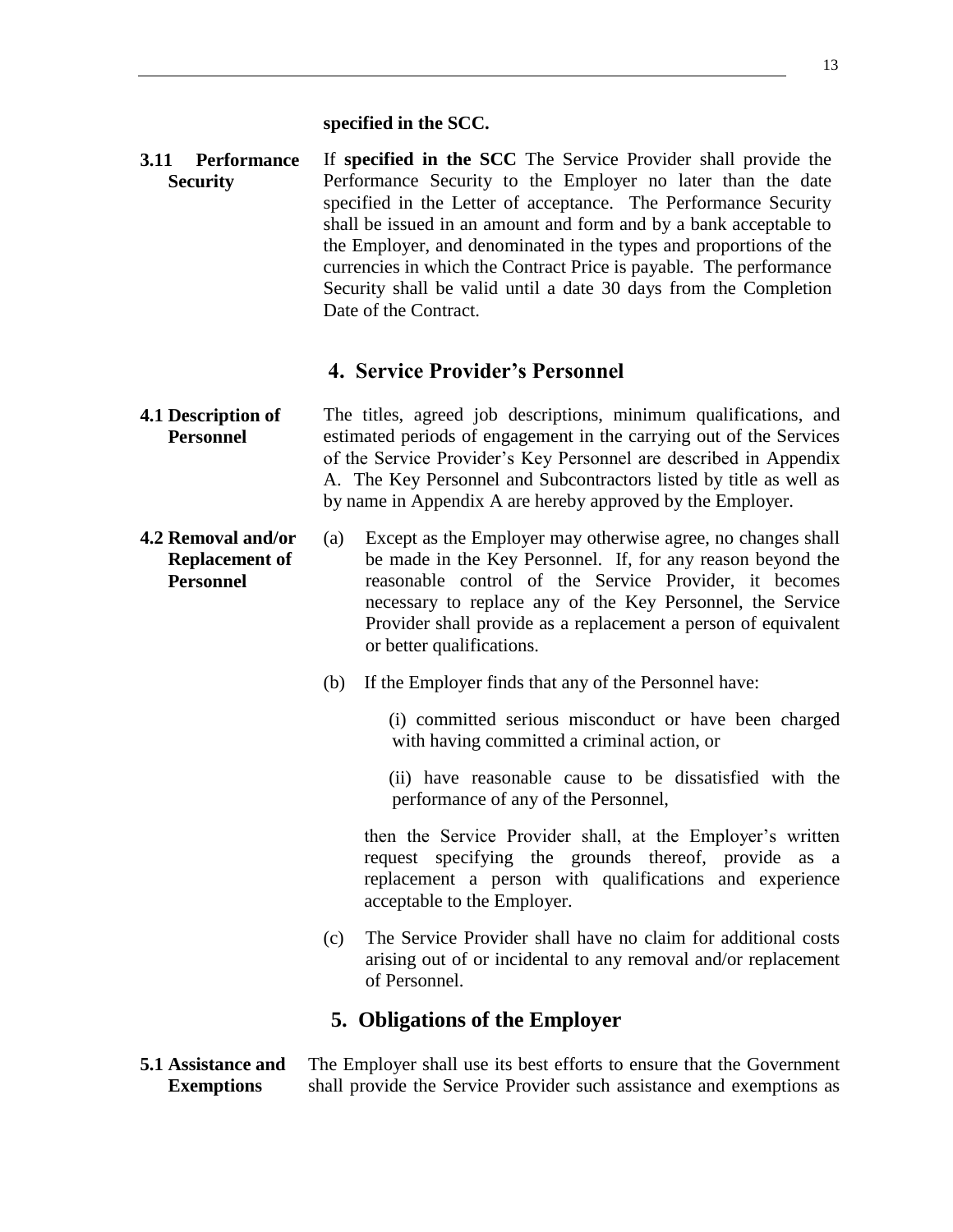**specified in the SCC.**

- <span id="page-14-0"></span>**5.2 Change in the Applicable Law** If, after the date of this Contract, there is any change in the Applicable Law with respect to taxes and duties which increases or decreases the cost of the Services rendered by the Service Provider, then the remuneration and reimbursable expenses otherwise payable to the Service Provider under this Contract shall be increased or decreased accordingly by agreement between the Parties, and corresponding adjustments shall be made to the amounts referred to in Sub-Clauses  $6.2$  (a) or (b), as the case may be.
- <span id="page-14-1"></span>**5.3 Services and Facilities** The Employer shall make available to the Service Provider the Services and Facilities listed under Appendix B.

#### **6. Payments to the Service Provider**

- <span id="page-14-3"></span><span id="page-14-2"></span>**6.1 Lump-Sum Remuneration** The Service Provider's remuneration shall not exceed the Contract Price and shall be a fixed lump-sum including all Subcontractors' costs, and all other costs incurred by the Service Provider in carrying out the Services described in the scope of work. Except as provided in Sub-Clause 5.2, the Contract Price may only be increased above the amounts stated in Sub-Clause 6.2 if the Parties have agreed to additional payments in accordance with Sub-Clauses 2.4 and 6.3.
- <span id="page-14-4"></span>**6.2 Contract Price** (a) The price payable in local currency is **set forth in the SCC.**
- <span id="page-14-5"></span>**6.3 Payment for Additional Services, and Performance Incentive Compensation**
- 6.3.1 For the purpose of determining the remuneration due for additional Services as may be agreed under Sub-Clause 2.4, a breakdown of the lump-sum price is provided in Schedule 3.
- <span id="page-14-6"></span>**6.4 Terms and Conditions of Payment** 6.4 Payments will be made to the Service Provider according to the payment schedule **stated in the SCC. Unless otherwise stated in the SCC**, the advance payment (Advance for Mobilization, Materials and Supplies) shall be made against the provision by the Service Provider of a bank guarantee from a bank operating in Namibia for the same amount, and shall be valid for the period **stated in the SCC.** Any other payment shall be made after the conditions **listed in the SCC** for such payment have been met, and the Service Provider have submitted an invoice to the Employer specifying the amount due.
- <span id="page-14-7"></span>**6.5 Interest on Delayed Payments** 6.5 If the Employer has delayed payments beyond fifteen (15) days after the due date stated in the SCC, interest shall be paid to the Service Provider for each day of delay at the rate stated in the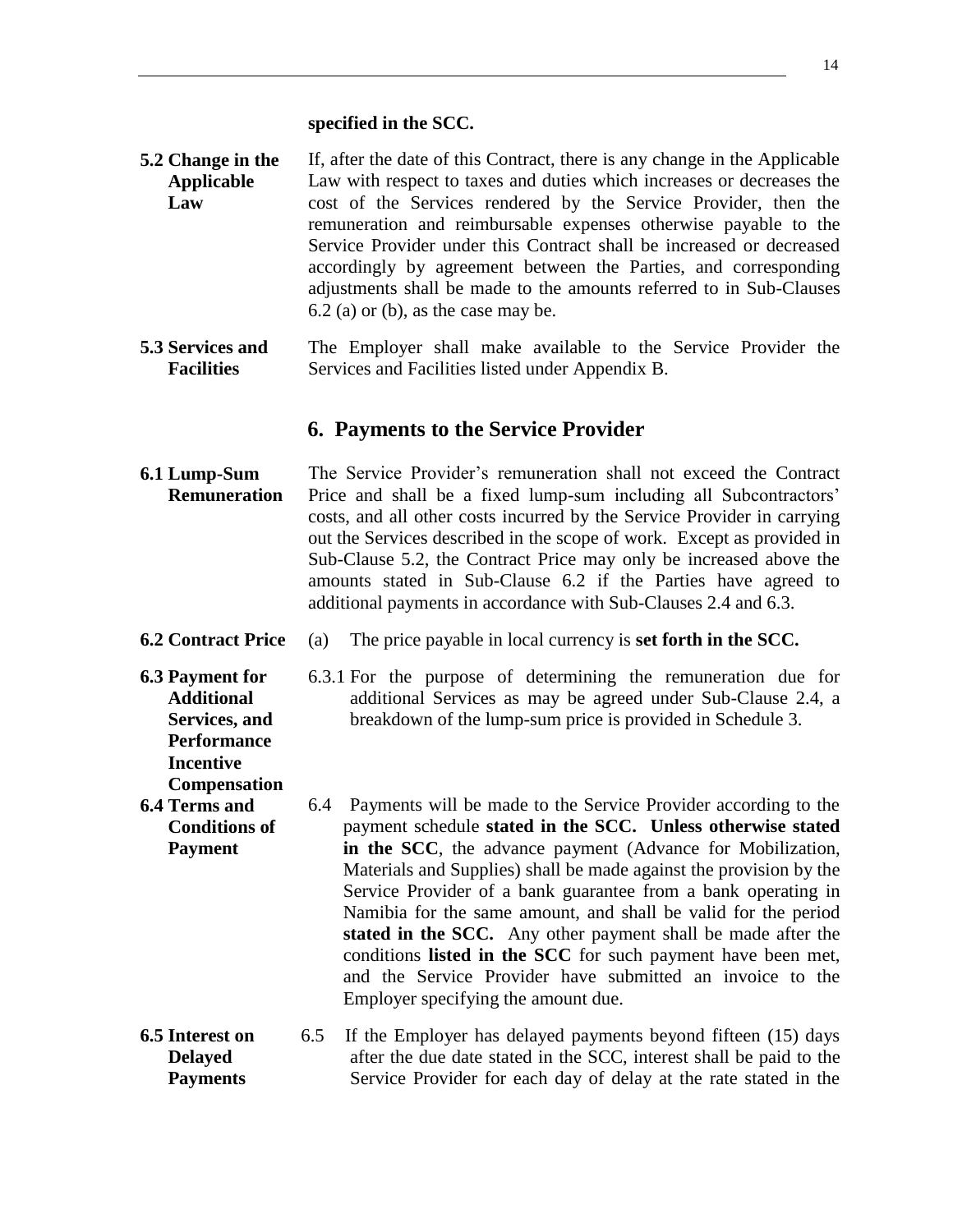SCC.

<span id="page-15-0"></span>**6.6 Price Adjustment** 6.6.1 Prices shall be adjusted for fluctuations in the cost of inputs only if **provided for in the SCC.** If so provided, the amounts certified in each payment certificate, after deducting for Advance Payment, shall be adjusted by applying the respective price adjustment factor to the payment amounts due in each currency. A separate formula of the type indicated below applies to each Contract currency:

#### $P_c = A_c + B_c$  Lmc/Loc + C<sub>c</sub> Imc/Ioc

Where:

 $P_c$  is the adjustment factor for the portion of the Contract Price payable in a specific currency "c".

A<sup>c</sup> , B<sup>c</sup> and C<sup>c</sup> are coefficients **specified in the SCC**, representing:  $A_c$  the nonadjustable portion;  $B_c$  the adjustable portion relative to labor costs and  $C_c$  the adjustable portion for other inputs, of the Contract Price payable in that specific currency "c"; and

Lmc is the index prevailing at the first day of the month of the corresponding invoice date and Loc is the index prevailing 28 days before Bid opening for labor; both in the specific currency  $C$ ".

Imc is the index prevailing at the first day of the month of the corresponding invoice date and Ioc is the index prevailing 28 days before Bid opening for other inputs payable; both in the specific currency "c".

If a price adjustment factor is applied to payments made in a currency other than the currency of the source of the index for a particular indexed input, a correction factor Zo/Zn will be applied to the respective component factor of pn for the formula of the relevant currency. Zo is the number of units of currency of the country of the index, equivalent to one unit of the currency payment on the date of the base index, and Zn is the corresponding number of such currency units on the date of the current index.

6.6.2 If the value of the index is changed after it has been used in a calculation, the calculation shall be corrected and an adjustment made in the next payment certificate. The index value shall be deemed to take account of all changes in cost due to fluctuations in costs.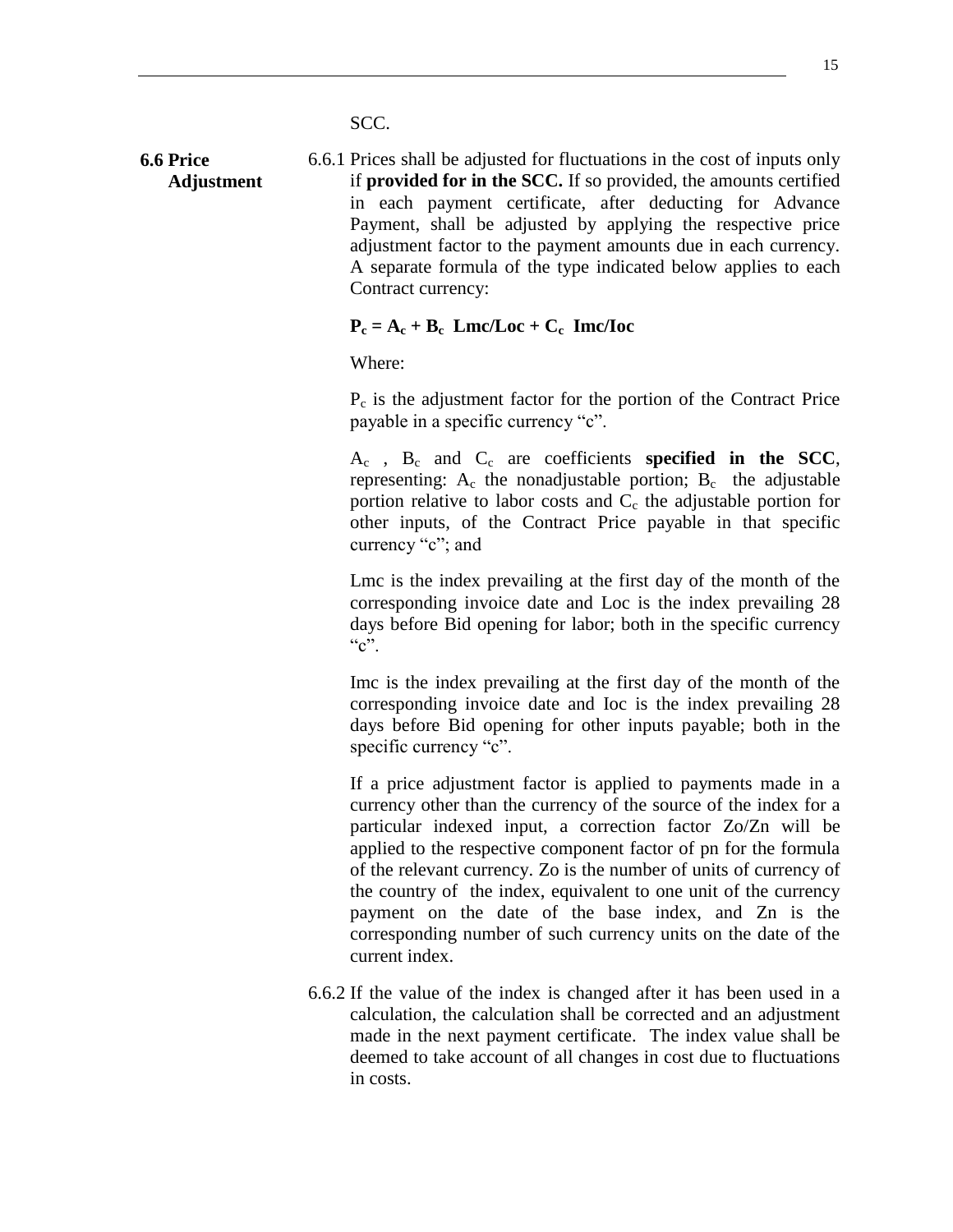- <span id="page-16-0"></span>**6.7 Dayworks** 6.7.1 If applicable, the Daywork rates in the Service Provider's Bid shall be used for small additional amounts of Services only when the Employer has given written instructions in advance for additional services to be paid in that way.
	- 6.7.2 All work to be paid for as Dayworks shall be recorded by the Service Provider on forms approved by the Employer. Each completed form shall be verified and signed by the Employer representative as indicated in Sub-Clause 1.6 within two days of the Services being performed.
	- 6.7.3 The Service Provider shall be paid for Day works subject to obtaining signed Dayworks forms as indicated in Sub-Clause 6.7.2
- <span id="page-16-1"></span>**6.8 Labor Clause** 6.8.1(a) The remuneration and other conditions of work of the employees of the Service Provider shall not be less favorable than those established for work of the same character in the trade concerned-
	- (i) by collective agreement applying to a substantial proportion of the employees and employers in the trade concerned;
	- (ii) by arbitration awards; or
	- (iii) by Remuneration Orders.
	- (b) Where remuneration and conditions of work are not regulated in a manner referred to at (a) above, the rates of the remuneration and other conditions of work shall be not less favorable than the general level observed in the trade in which the contractor is engaged by employers whose general circumstances are similar.
	- 6.8.2 No Service Provider shall be entitled to any payment in respect of work performed in the execution of the contract unless he has, together with his claim for payment filed a certificate:
		- (a) showing the rates of remuneration and hours of work of the various categories of employees employed in the execution of the contracts;
		- (b) stating whether any remuneration payable in respect of work done is due;
		- (c) containing such other information as the Chief Executive Officer of the Public Body administering the contract may require to satisfy himself that the provisions under this clause have been complied with.
	- 6.8.3 Where the Chief Executive Officer of the Public Body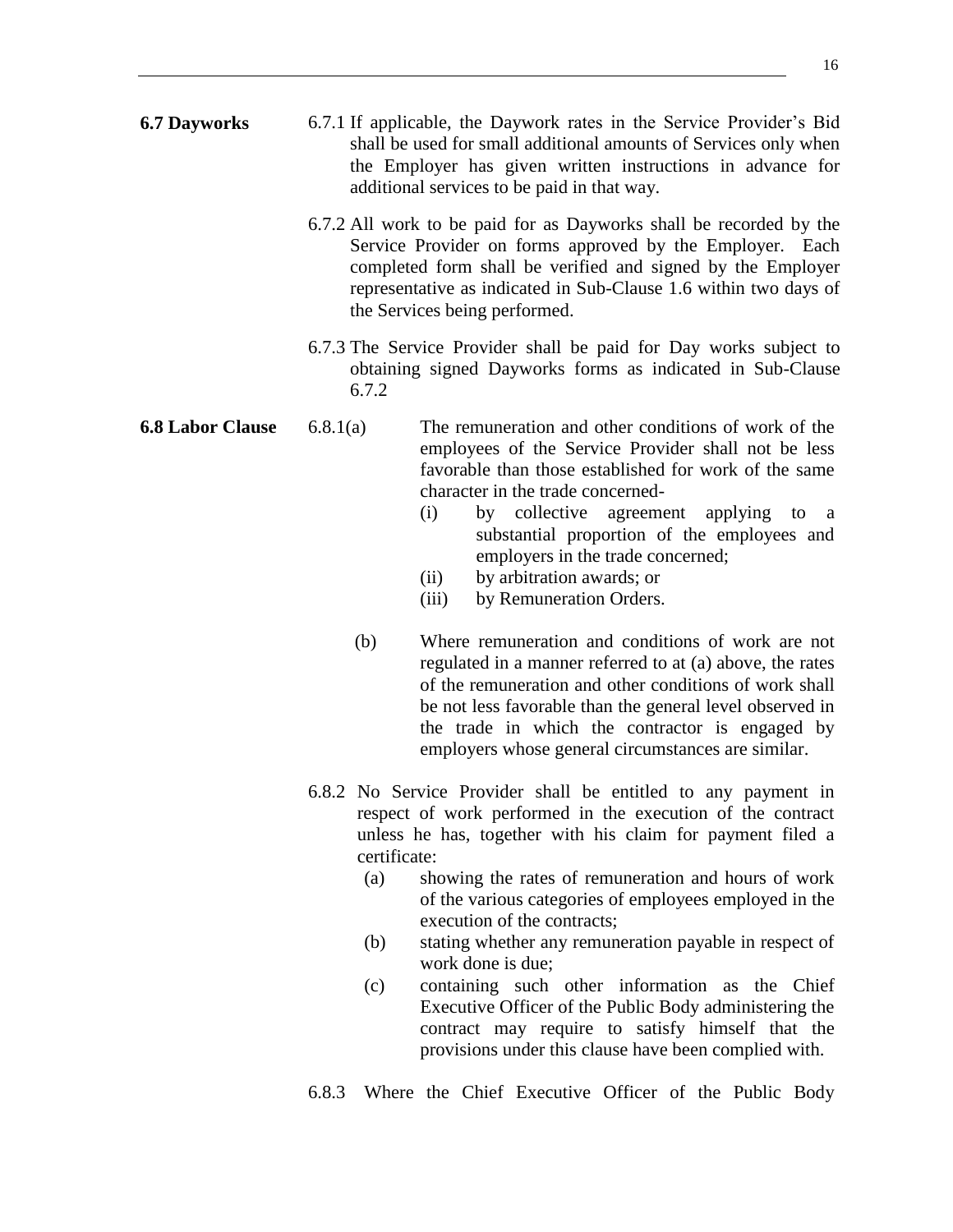administering the contract is satisfied that remuneration is still due to an employee employed under this contract at the time the claim for payment is filed under subsection 1, he may, unless the remuneration is sooner paid by the Service Provider, arrange for the payment of the remuneration out of the money payable under this contract.

6.8.4 Every Service Provider shall display a copy of this clause of the contract at the place at which the work required by the contract is performed.

### **7. Quality Control**

- <span id="page-17-1"></span><span id="page-17-0"></span>**7.1 Identifying Defects** The principle and modalities of Inspection of the Services by the Employer shall be as **indicated in the SCC.** The Employer shall check the Service Provider's performance and notify him of any Defects that are found. Such checking shall not affect the Service Provider's responsibilities. The Employer may instruct the Service Provider to search for a Defect and to uncover and test any service that the Employer considers may have a Defect. Defect Liability Period is as **defined in the SCC**.
- <span id="page-17-2"></span>7.2 **Correction of Defects, and lack of Performance Penalty** (a) The Employer shall give notice to the Service Provider of any Defects before the end of the Contract. The Defects liability period shall be extended for as long as Defects remain to be corrected.
	- (b) Every time notice of a Defect is given, the Service Provider shall correct the notified Defect within the length of time specified by the Employer's notice.
	- (c) If the Service Provider has not corrected a Defect within the time specified in the Employer's notice, the Employer will assess the cost of having the Defect corrected, the Service Provider will pay this amount, and a Penalty for Lack of Performance calculated as described in Sub-Clause 3.10.3

#### **8. Settlement of Disputes**

- <span id="page-17-4"></span><span id="page-17-3"></span>**8.1 Amicable Settlement** The Parties shall use their best efforts to settle amicably all disputes arising out of or in connection with this Contract or its interpretation.
- <span id="page-17-5"></span>**8.2 Dispute Settlement** 8.2.1 If any dispute arises between the Employer and the Service Provider in connection with, or arising out of, the Contract or the provision of the Services, whether during carrying out the Services or after their completion, the matter shall be referred to